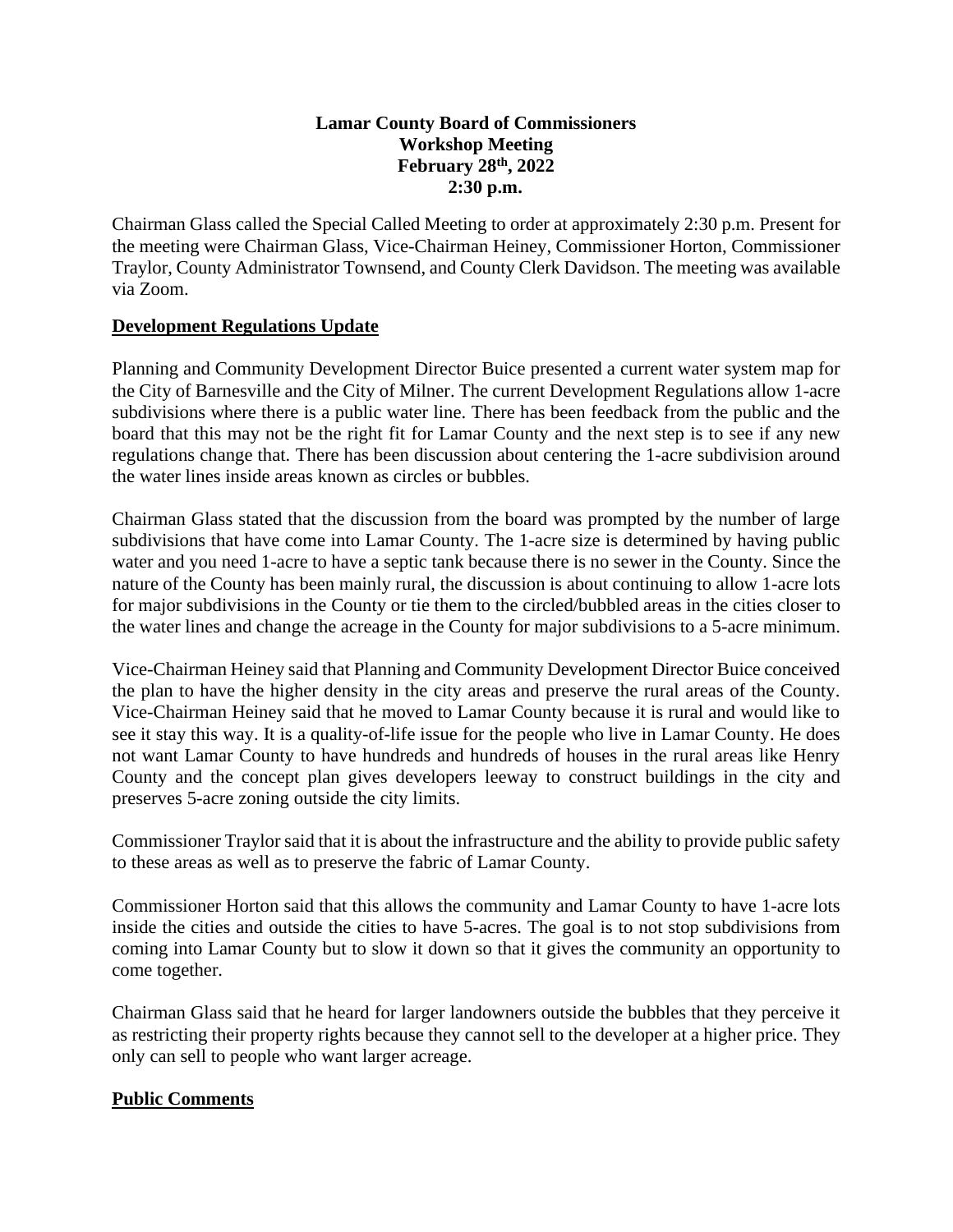Bowen Jones of Barnesville Road, Spalding County addressed the board. Mr. Jones said that he is hearing that inside the bubble there will be 1-acre allowed and outside the bubble, there will be 5 acres allowed for zoning. Mr. Jones said that currently, 5-acres is Agricultural Zoning (A-R) so with this proposal he has concerns. He said that 90 percent of what he does is custom homes for people who own the land. He has developed land in the past and was recently on the docket for the Eady Creek Project. Mr. Jones said that he has had the conversation with Planning and Community Development Director Buice for years that 1-acre is too small for a rural setting and below the standards of the surrounding counties. He said that most counties have 3-acres in A-R and nothing greater than 3-acres. With the Eady Creek Project the Department of Transportation stated that they had to have turning lanes and they were told not to come to the meetings because the board would not even consider it. He said that now the property will become 15 driveways instead of a subdivision on a state highway and Eady Creek Road. Mr. Jones said that this is not healthy for the County. He said that as far as the bubbles are concerned, he would want them to follow the corridors on Hwy 18 or Hwy I-75. You are forcing the developers to come within the city limits or a certain radius. The subdivisions such as Riata Equestrian subdivision in Monroe County could come to Lamar County but with the board's proposals, they would not be able to come to Lamar County and apply for zoning. Mr. Jones challenged the board to look at the growth coming from Atlanta and look at what is working and not working. His biggest concern is land value because 99 percent of the people in Lamar County have no idea what is going on in this meeting or even if they have inherited land or even know the value of the land. If 10-acres and a lot are worth \$40,000.00, and the zoning is 5-acres then the land is worth \$80,000.00 but if it was zoned where it was 3-acres then the value goes from \$80,000.00 to \$120,000.00 because you get 3 lots out of 10-acres. However, if was 2-acre zoning then the value would go to \$200,00.00. Mr. Jones said that if you are going to have 5-acre zoning you are cutting the value of the land for everyone outside of the circle. Land is the ultimate asset and there are ways to encourage the types of development that you want such as conservation neighborhoods. Mr. Jones said that having the circles in the cities is forcing people to ride by everyone's house on the way to Barnesville and creating congestion that you do not want to see like they have in McDonough.

Bobby Key of 1064 Five Points Road addressed the board with his objections to the development regulations in comparison to Henry County. Henry County is chaotic. They will build anything and anywhere because they do not care about the infrastructure. The infrastructure did not have a chance to catch up and the perception was there was not enough fire and rescue or police. Mr. Key said that he would propose to limit the lots inside the circles to 2-acres and 5-acres outside of the circles so that it preserves the quality of life for the people in Lamar County. Mr. Key stated that he is not a zero-growth person and would love to see all of the shops in Barnesville full and the merchants prosper but he does not want to see them overrun.

Melissa Stephens of 499 McKenzie Road Milner, Georgia addressed the board. Ms. Stephens stated that she is a realtor and a local businessperson. She has been in Lamar County for a little over 2 years and she lives on an 80-acre tract with her family. It scares her that any of their 8 children may not have the land inherited to them based on restrictions from the board. The land was bought so that their children could have a better quality of life. Their children are in the Lamar County School system and her son plays baseball. Ms. Stephens requested that the board think about any restrictions that are placed on landowners in the County. There are subdivisions in rural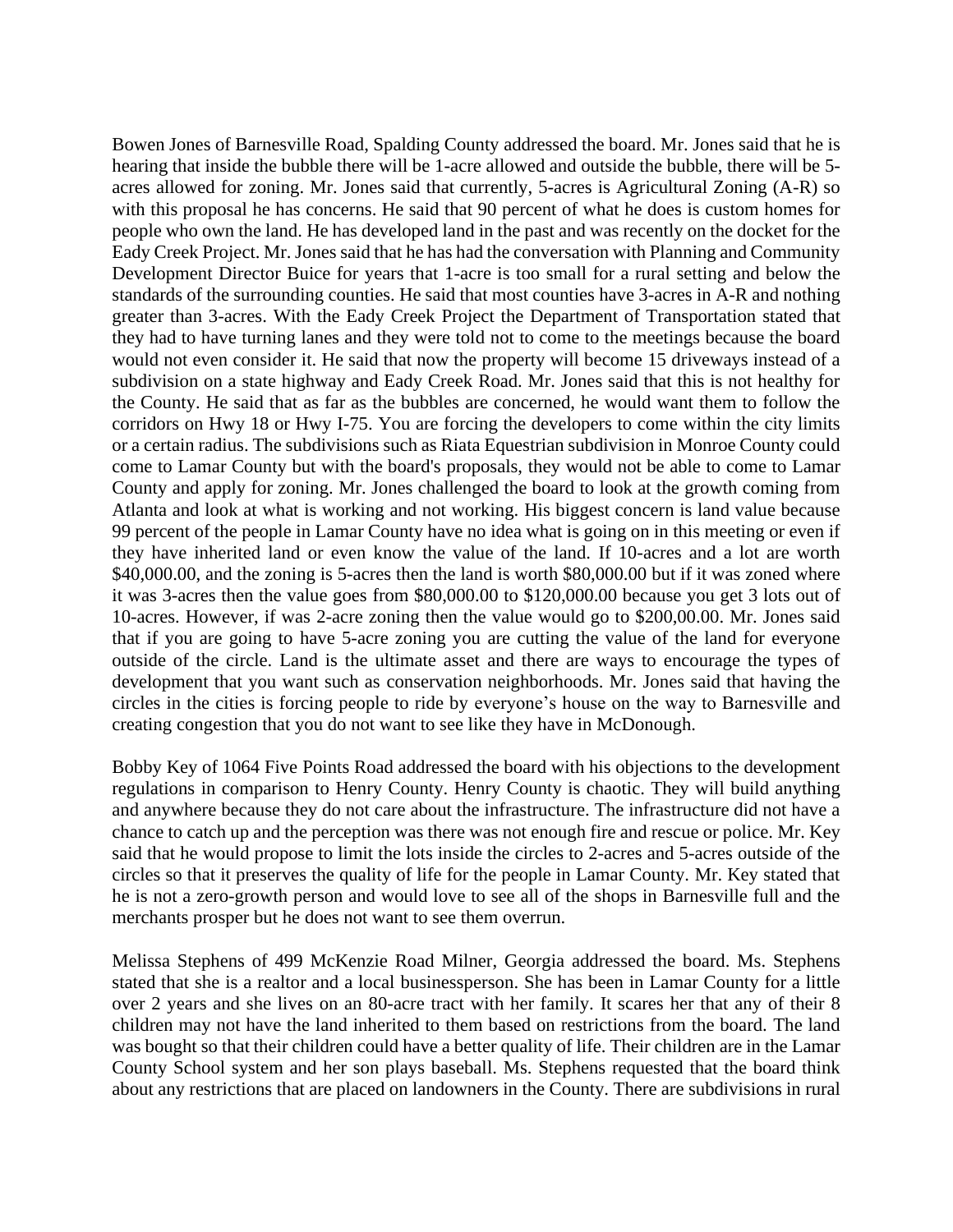areas in nice communities so limiting subdivisions to circles/bubbles in the cities would be the wrong choice. Subdivisions such as Riata Equestrian subdivision should be a model as to what could be potentially allowed in Lamar County because they are large-acre tracts. Ms. Stephens said that instead of thinking about rules and regulations she wanted the board to think outside of the box. Ms. Stephens said that the Lamar County School System is an open district and anyone from any county can attend so this should not be considered a roadblock. Pushing the circle/bubble area towards the I-75 corridor is a good idea because of the growth along the interstate. Ms. Stephens spoke about the moratorium placed on subdivisions and the issues with the sewer system in Milner. She spoke about homeowner and landowners' rights to their property and the values of their property. Ms. Stephens spoke about tracts of land being broken up with rows of houses and individual driveways. She said that she came from Henry County and wants to see the growth controlled but does not want the growth to stop.

Chip Gardner of 240 Wilson Road addressed the board. Mr. Gardner was the former Chairman of the Spalding County Board of Commissioners. He moved from Spalding County to Lamar County 2 years ago after buying seventy acres of land on Wilson Road so that he could have a farm to raise his grandchildren. He grew up in Henry County in Locust Grove and said that growth happened because of developers annexing property. Mr. Gardner said that you have to have a good relationship with the cities. Mr. Gardner suggested that Lamar County charge impact fees to the new residents so that new services can be paid for out of the impact fee account. Mr. Gardner suggested that they work with the Association of County Commissioners of Georgia (ACCG) on the development regulations and zoning.

Ron Smith of 428 Grove Street addressed the board. Mr. Smith is a Lamar County School Board member and a resident of Lamar County for over 71 years. He said that he has seen a lot of growth over the years and over the last 2 years the growth has been an eye-opener and somewhat troubling. He stated that the Elementary and Middle Schools are almost full. Mr. Smith stated that they are blessed to have all of the schools close together but with the growth, it gets a little tricky. He said that small cracker box houses that are being built in Lamar County are an area of concern because they bring in a family with kids. If you have the larger lots this typically brings in people who are looking for a life without traffic and crime. These families usually do not bring kids so they are not a burden on the school system. They do enhance the property when they build the bigger houses which bring in more taxes for the County. Mr. Smith said that he is very proud of the school system in Lamar County and is one of the greatest schools in the State of Georgia. Mr. Smith said that he is honored to have served in the school system for the last 26 years. Mr. Smith said that he hears the same concerns at their meetings and he agrees with the boards' proposal. You have to have the population in the higher density areas because of the water, sewer, electricity, fire, and police services. Mr. Smith said that he appreciates the Board of Commissioners and appreciates the relationship he has with them.

Ashely Gilles of 425 Abbott Road Barnesville, Georgia addressed the board. She stated that most of the houses that catch on fire in the County burn to the ground and bringing in subdivisions are not good for this reason. Ms. Gilles said that she preferred subdivisions to be more spread out.

Vice-Chairman Heiney stated that good points had been brought before the board that need to be considered. The overall picture is that they have seen a large influx of new homes and there is no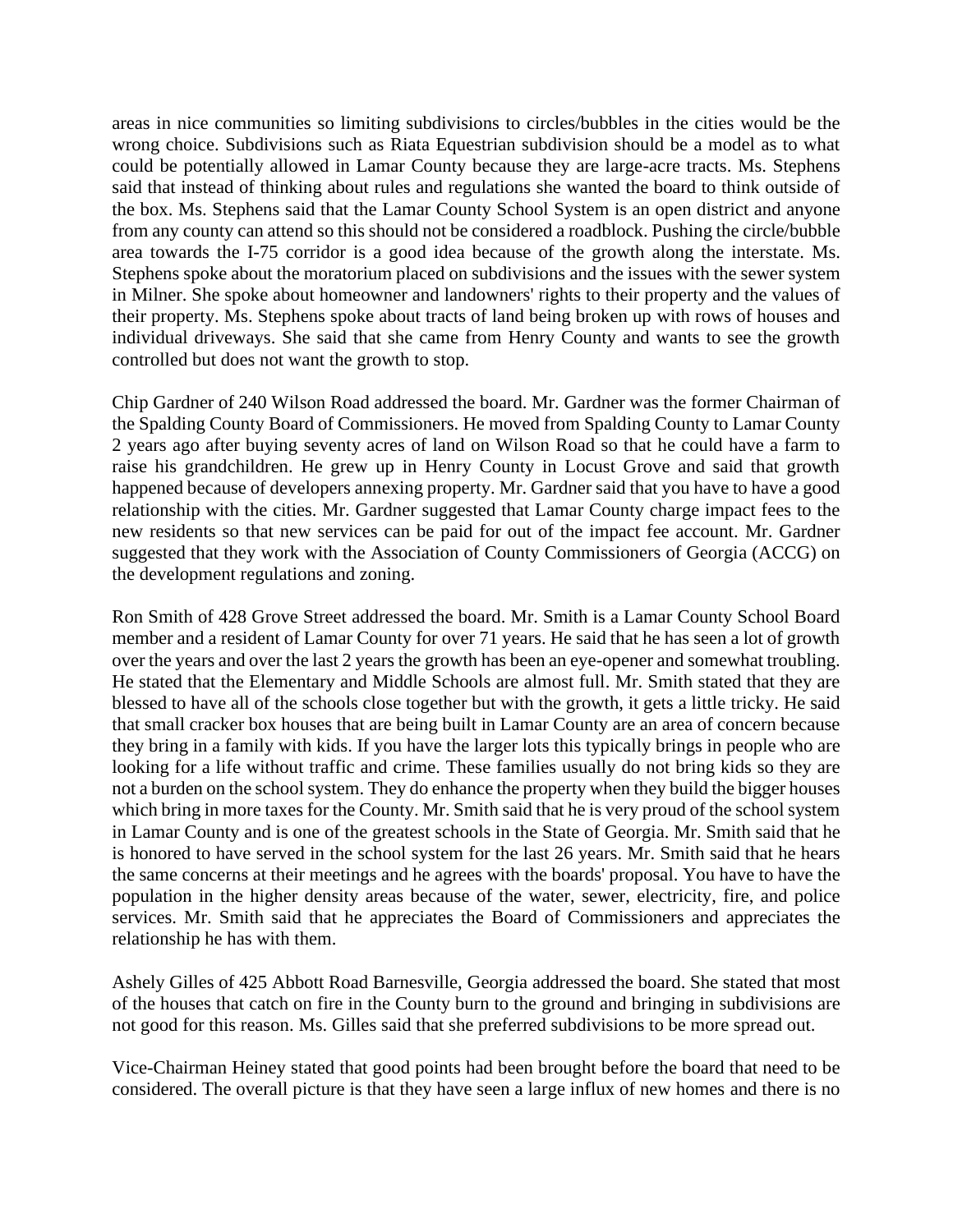infrastructure to support this. Vice-Chairman Heiney said that it is a big mistake to allow this type of growth to occur when you have not caught up. He said that as he travels to Atlanta for work and is in a steady stream of cars all the way to I-75. Vice-Chairman Heiney said that the Road Department, the Fire Department, the Law Enforcement, and the School System. will be stretched because of the influx of all the new homes.

Penny Hutson of 131 Creek Drive Milner, Georgia addressed the board. Ms. Hutson said that there are 2 new subdivisions in the City of Milner; Vintage Park and Woodall Estate subdivisions. Ms. Hutson stated that Vintage Park was slated for 300 houses and acreage started at .19 of an acre and then changed to .14 of an acre for 95 percent of the lots. There is only one way in and out in the Woodall Estates subdivision. The houses range from 1500 to 1800 square ft. There were several meetings held in Milner about the fire hazards and the issue with the closeness of the houses in the subdivisions. Ms. Hutson said that there are issues with the mailboxes and the narrowness of the streets in the Vintage Park subdivision. Ms. Hutson said that they do not have a stoplight in Milner and they just got railroad crossings. The traffic in Milner, Georgia has increased tremendously and they are going to need more services such as a fire and law enforcement and the City of Milner does not have the money to pay for it.

Laura Jones of 211 Needleaf Drive addressed the board in regards to an issue with code enforcement and her house. Ms. Jones said that she is a widow of a Veteran and a Law Enforcement Officer and 2 years after her husband passed away, she purchased a home in Needleaf Subdivision. Ms. Jones wanted to know how her house passed the code inspection because her house was never sealed and her dryer vent piping was deemed a fire hazard. She said that she has spent over \$23,000.00 on repairs because the builder has not been held responsible. Ms. Jones said that her issue is with the Code Inspector. She said that there are also septic issues in the Needleaf subdivision. Ms. Jones said that her house was never sealed and the grass is growing inside her house. Chairman Glass said that he would address this issue outside of the meeting and would give her a call tomorrow and at the latest on Wednesday.

Commissioner Traylor said that they heard some good comments including 3-acres and the impact fees. He said that they just recently hired 9 firefighters and they just passed the Transportation Special Local Options Sales Tax (SPLOST). Commissioner Traylor said that he worked in Henry County and remembers the traffic on Hwy 155 in McDonough. He said that he bought forty acres in a subdivision that is now growing and they never thought it would. Commissioner Traylor said that this is why they are trying to get it right.

Commissioner Thrash joined the meeting via Zoom. She said that in the 1800s when Commissioners first started their primary roles were Public Safety and Roads. This is one of the things that they have taken into consideration and they are not trying to reduce anyone's property values or homeowners' rights. They are trying to do what is best for a County as a whole and they are doing the citizens an injustice if they allow buildings to outgrow the safety infrastructure.

Commissioner Horton said that they need to put more time into the development regulations after hearing everyone's comments. He said that he reports to about 18,500 constituents including Lamar County, the City of Barnesville, and the City of Milner. Commissioner Horton said that his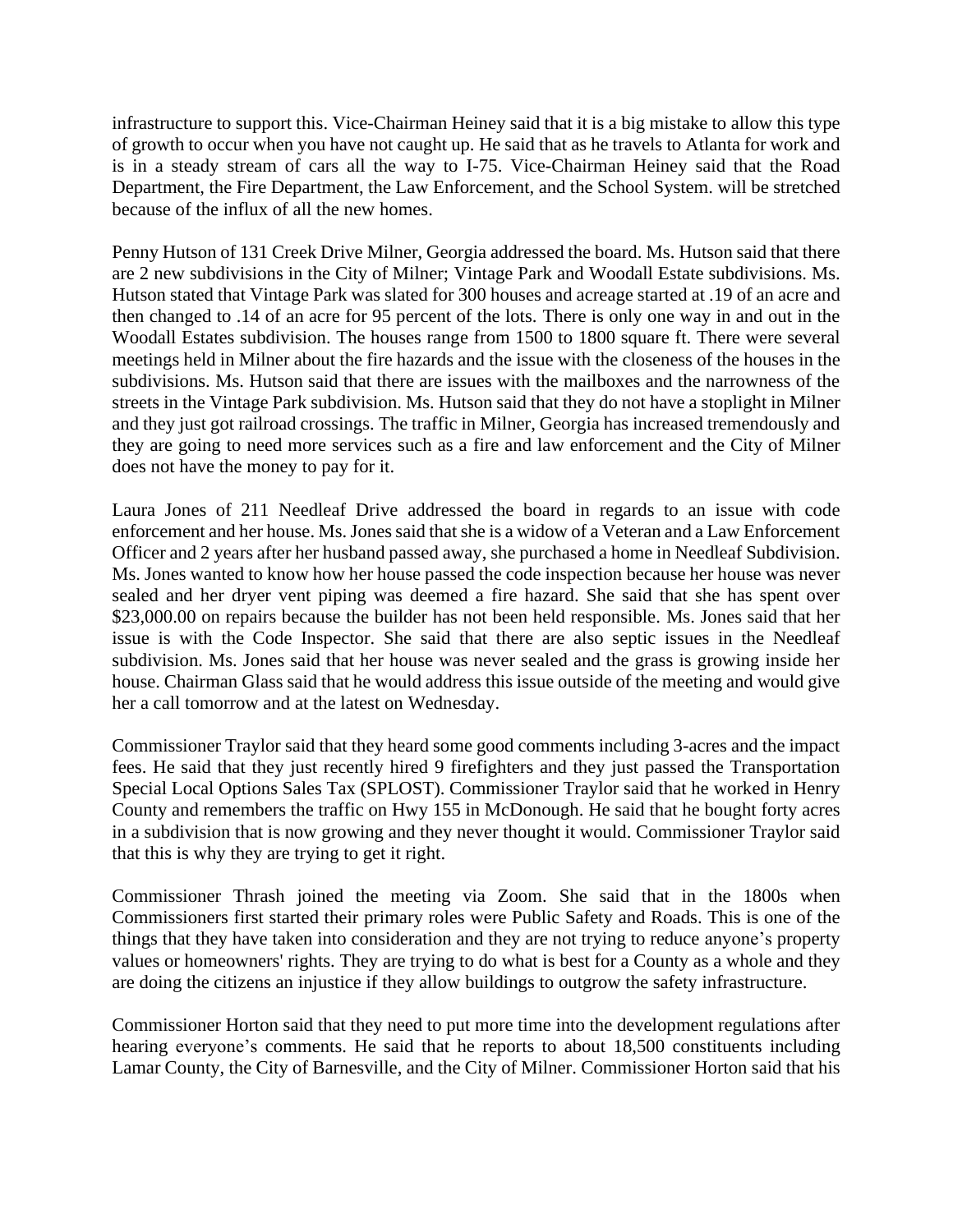job is to hear everyone and make the best decision according to his ability and make the best out of what they are trying to do.

Ms. Stephens said that she has heard the comments about traffic and infrastructure and asked if they were just pushing the building to higher density areas on 1-acre lots. She said that by pushing this all into the inner cities, where everyone lives, they are still going to have to commute to Hwy 36. Chairman Glass said that they do not have any authority within the city limits. Ms. Stephens said that if they allow all of the growth in the inner cities, they are still going to have the traffic problems where people are traveling on Hwy 18, Hwy 341, and Hwy 36 and since they are pushing the growth out of the rural areas into the cities and wondered how this would fix the problem.

Vice-Chairman Heiney said that they would take all of this into consideration and said that his goal is to reduce traffic.

Commissioner Traylor stated that currently 1-acre lots are allowed everywhere in the County and if they had done this 10 years ago those 1-acre spaces might be full. The idea is to have a larger density population like they have in Atlanta.

Ms. Stephens said that she loves living in the community and thanked the Commissioners for hearing her voice and announced that she is opening a restaurant within the next 2 weeks.

Chairman Glass said that this meeting was about bringing the proposal to the citizens so that they could have something to draw feedback from to make the best decision. They need all the right facts to rely on to make the right decision and having this input is a great benefit. Chairman Glass said that the next step is to pull the thoughts in from the citizens and look at all the alternatives. The goal is still the same, control the growth while making sure it works for the citizens of the County, the culture of the County, and the future of the County. Chairman Glass said that they will speak to other counties, citizens, and ACCG to get more specifics and to help them make the right decision.

# **Adjournment**

Commissioner Horton made a motion to adjourn the Special Called Meeting at 3:35 p.m. Commissioner Traylor seconded the motion. The motion passed unanimously.

# THE LAMAR COUNTY BOARD OF COMMISSIONERS

\_\_\_\_\_\_\_\_\_\_\_\_\_\_\_\_\_\_\_\_\_\_\_\_\_\_\_\_\_\_\_\_\_\_\_\_\_\_\_\_\_\_\_\_

\_\_\_\_\_\_\_\_\_\_\_\_\_\_\_\_\_\_\_\_\_\_\_\_\_\_\_\_\_\_\_\_\_\_\_\_\_\_\_\_\_\_\_\_\_

Charles Glass, Chairman

Robert Heiney, Vice-Chairman